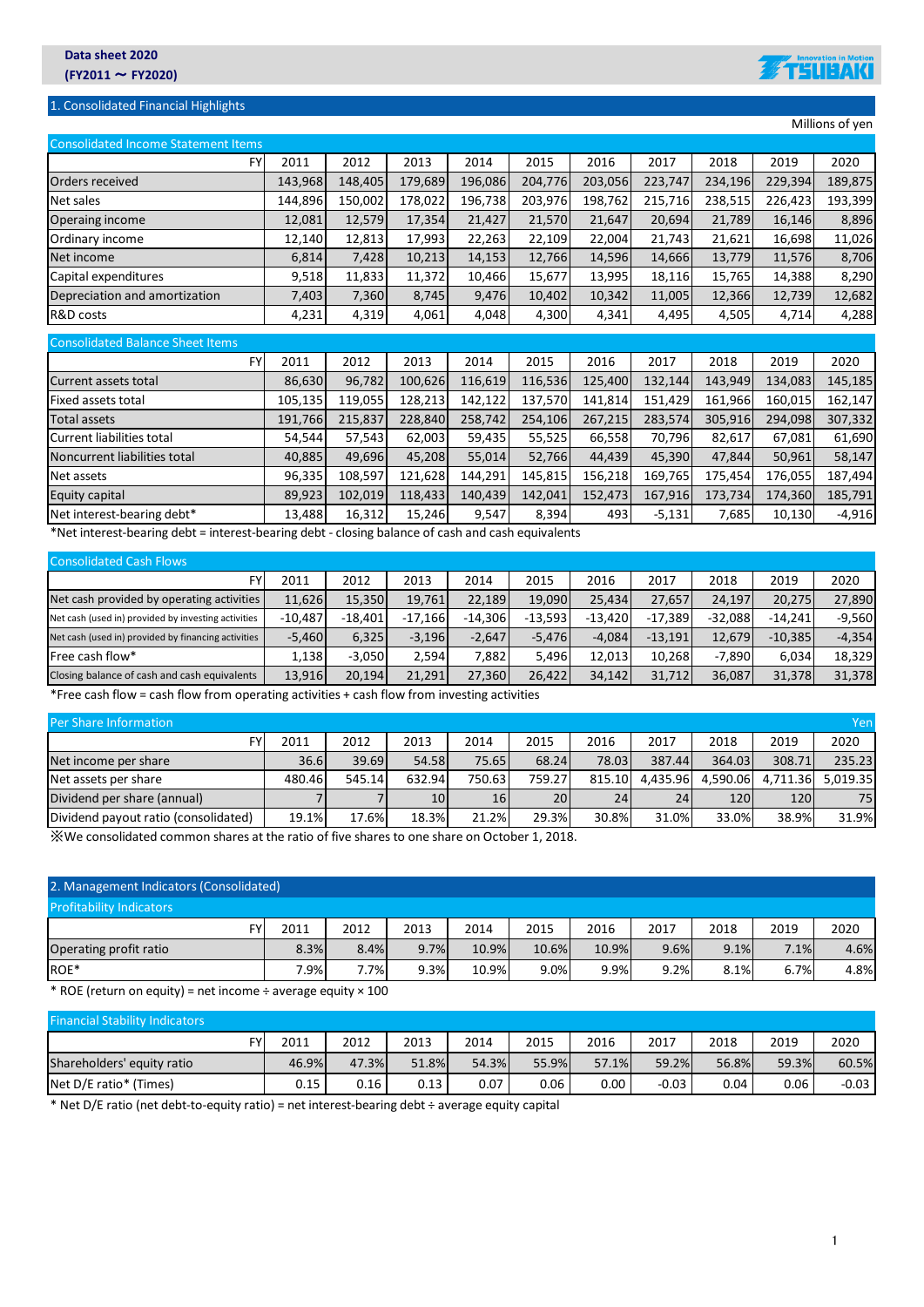| 3. Data by Business Segment             |        |        |        |        |        |        |        |        |        |          |  |  |  |
|-----------------------------------------|--------|--------|--------|--------|--------|--------|--------|--------|--------|----------|--|--|--|
| Chain                                   |        |        |        |        |        |        |        |        |        |          |  |  |  |
| <b>FY</b>                               | 2011   | 2012   | 2013   | 2014   | 2015   | 2016   | 2017   | 2018   | 2019   | 2020     |  |  |  |
| Net sales* <sup>1</sup>                 | 51,692 | 50,250 | 55,828 | 61,721 | 63,998 | 60,600 | 67,338 | 72,023 | 67,526 | 61,312   |  |  |  |
| Operating income                        | 3,462  | 3,586  | 3,763  | 5,002  | 6,172  | 7,102  | 8,502  | 10,292 | 8,406  | 7,862    |  |  |  |
| Operating income margin                 | 6.7%   | 7.1%   | 6.7%   | 8.1%   | 9.6%   | 11.7%  | 12.6%  | 14.3%  | 12.4%  | 12.8%    |  |  |  |
| Assets                                  | 62,405 | 66,758 | 69,615 | 72,295 | 70,162 | 70,831 | 72,859 | 75,491 | 74,541 | 76,344   |  |  |  |
| Depreciation and amortization           | 2,472  | 2,290  | 2,513  | 2,876  | 2,981  | 2,696  | 2,801  | 2,784  | 2,984  | 2,912    |  |  |  |
| Power Transmission Units and Components |        |        |        |        |        |        |        |        |        |          |  |  |  |
| <b>FY</b>                               | 2011   | 2012   | 2013   | 2014   | 2015   | 2016   | 2017   | 2018   | 2019   | 2020     |  |  |  |
| Net sales* <sup>1</sup>                 | 21,364 | 19,664 | 21,612 | 22,557 | 21,975 | 21,563 | 24,156 | 25,591 | 23,813 | 19,697   |  |  |  |
| Operating income                        | 2,512  | 1,955  | 2,273  | 2,400  | 2,428  | 2,218  | 3,060  | 3,340  | 2,189  | 816      |  |  |  |
| Operating income margin                 | 11.8%  | 9.9%   | 10.5%  | 10.6%  | 11.0%  | 10.3%  | 12.7%  | 13.1%  | 9.2%   | 4.1%     |  |  |  |
| Assets                                  | 28,939 | 26,887 | 30,981 | 31,489 | 31,882 | 30,919 | 29,970 | 31,795 | 30,560 | 29,762   |  |  |  |
| Depreciation and amortization           | 843    | 801    | 828    | 855    | 886    | 914    | 955    | 1,056  | 1,036  | 1,128    |  |  |  |
| <b>Automotive Parts</b>                 |        |        |        |        |        |        |        |        |        |          |  |  |  |
| <b>FY</b>                               | 2011   | 2012   | 2013   | 2014   | 2015   | 2016   | 2017   | 2018   | 2019   | 2020     |  |  |  |
| Net sales $*^1$                         | 43,509 | 49,397 | 60,674 | 66,978 | 73,473 | 75,147 | 79,545 | 78,992 | 70,949 | 57,777   |  |  |  |
| Operating income                        | 4,846  | 6,494  | 10,119 | 11,916 | 12,258 | 12,385 | 10,258 | 8,734  | 5,791  | 3,714    |  |  |  |
| Operating income margin                 | 11.1%  | 13.1%  | 16.7%  | 17.8%  | 16.7%  | 16.5%  | 12.9%  | 11.1%  | 8.2%   | 6.4%     |  |  |  |
| Assets                                  | 44,657 | 49,936 | 56,702 | 68,083 | 71,124 | 80,181 | 90,927 | 92,260 | 97,777 | 97,859   |  |  |  |
| Depreciation and amortization           | 3,582  | 3,569  | 4,313  | 4,579  | 5,247  | 5,585  | 6,108  | 6,667  | 6,975  | 6,910    |  |  |  |
| <b>Materials Handling Systems</b>       |        |        |        |        |        |        |        |        |        |          |  |  |  |
| FY                                      | 2011   | 2012   | 2013   | 2014   | 2015   | 2016   | 2017   | 2018   | 2019   | 2020     |  |  |  |
| Net sales* <sup>1</sup>                 | 27,977 | 30,246 | 39,565 | 45,169 | 44,354 | 41,043 | 44,187 | 61,827 | 64,212 | 53,618   |  |  |  |
| Operating income                        | 878    | 531    | 1,192  | 1,940  | 659    | 706    | 416    | 402    | 647    | $-2,202$ |  |  |  |
| Operating income margin                 | 3.1%   | 1.8%   | 3.0%   | 4.3%   | 1.5%   | 1.7%   | 0.9%   | 0.7%   | 1.0%   |          |  |  |  |
| Assets                                  | 30,680 | 40,288 | 43,389 | 46,520 | 44,063 | 42,954 | 43,201 | 61,161 | 55,782 | 56,011   |  |  |  |
| Depreciation and amortization           | 492    | 687    | 1,081  | 1,155  | 1,276  | 1,135  | 1,128  | 1,838  | 1,719  | 1,649    |  |  |  |
| Other $*^2$                             |        |        |        |        |        |        |        |        |        |          |  |  |  |
| <b>FY</b>                               | 2011   | 2012   | 2013   | 2014   | 2015   | 2016   | 2017   | 2018   | 2019   | 2020     |  |  |  |
| Net sales* <sup>1</sup>                 | 2,911  | 2,846  | 2,719  | 2,968  | 3,186  | 3,001  | 3,331  | 3,548  | 3,542  | 3,941    |  |  |  |
| Operating income                        | 170    | 143    | 63     | 123    | 84     | $-1$   | $-41$  | -43    | 20     | $-330$   |  |  |  |
| Operating income margin                 | 5.9%   | 5.0%   | 2.3%   | 4.2%   | 2.6%   |        |        |        | 0.6%   |          |  |  |  |
| Assets                                  | 3,733  | 3,450  | 3,429  | 3,634  | 3,051  | 2,980  | 3,242  | 3,238  | 3,099  | 3,515    |  |  |  |
| Depreciation and amortization           | 13     | 11     | 9      | 9      | 10     | 10     | 11     | 18     | 23     | 81       |  |  |  |

\*1 Sales figures include internal sales and transfers between segments.

\*2 "Other" is not included in reported segments. It includes building maintenance, insurance agency business, and other businesses.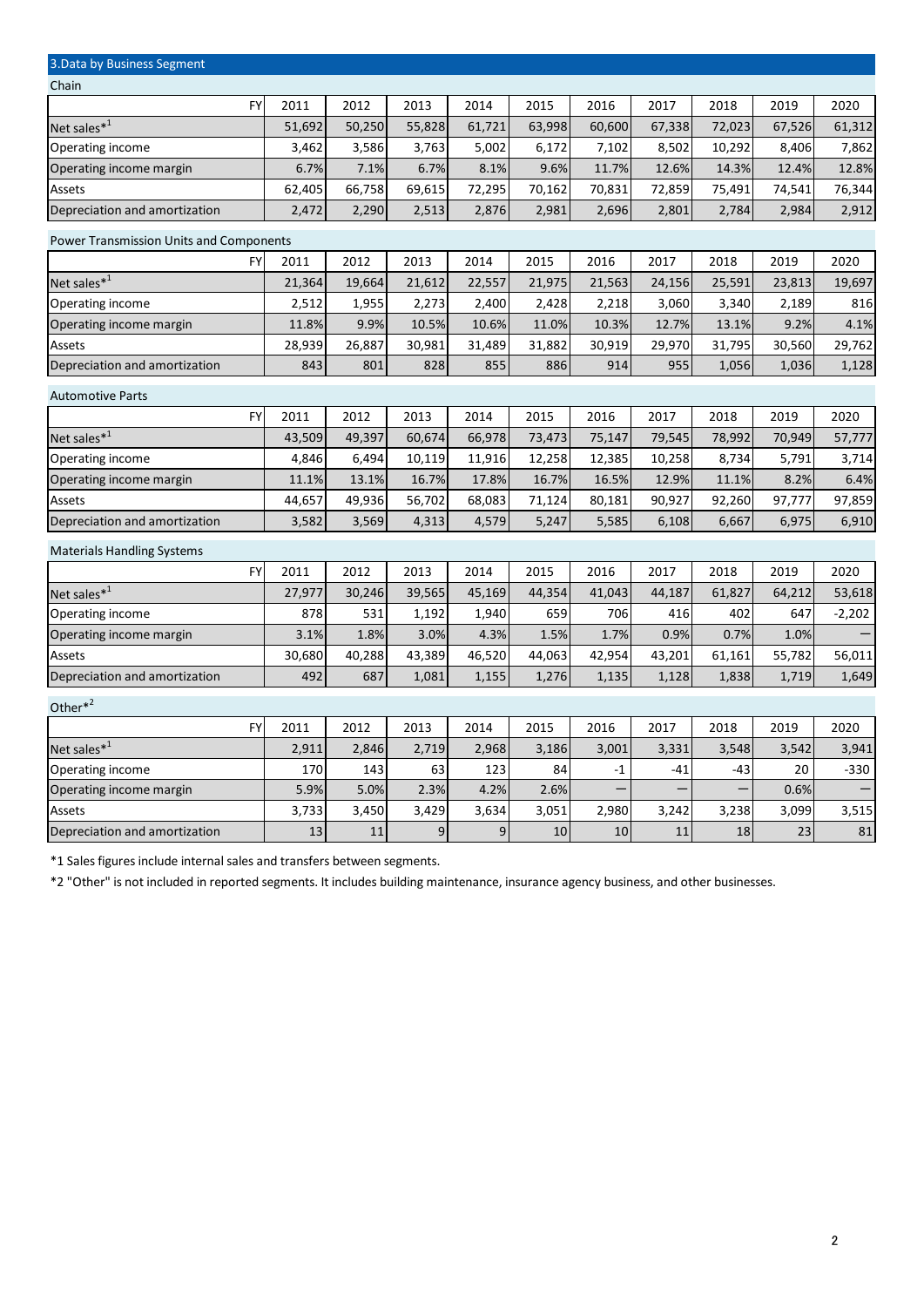| 4. Data by Region       |           |         |         |         |         |         |         |         |         |         |                   |
|-------------------------|-----------|---------|---------|---------|---------|---------|---------|---------|---------|---------|-------------------|
| Japan                   |           |         |         |         |         |         |         |         |         |         |                   |
|                         | FY        | 2011    | 2012    | 2013    | 2014    | 2015    | 2016    | 2017    | 2018    | 2019    | 2020              |
| Net sales*              |           | 112,940 | 110,183 | 110,585 | 119,349 | 121,347 | 117,795 | 125,380 | 127,439 | 120,621 | 104,416           |
| Operating income        |           | 9,165   | 8,570   | 9,234   | 12,694  | 12,621  | 11,351  | 12,231  | 12,702  | 9,224   | 4,577             |
| Operating income margin |           | 8.1%    | 7.8%    | 8.4%    | 10.6%   | 10.4%   | 9.6%    | 9.8%    | 10.0%   | 7.6%    | 4.4%              |
| <b>North America</b>    |           |         |         |         |         |         |         |         |         |         |                   |
|                         | FY        | 2011    | 2012    | 2013    | 2014    | 2015    | 2016    | 2017    | 2018    | 2019    | 2020              |
| Net sales*              |           | 25,444  | 29,967  | 43,329  |         |         |         |         |         |         |                   |
| Operating income        |           | 1,338   | 2,103   | 3,998   |         |         |         |         |         |         |                   |
| Operating income margin |           | 5.3%    | 7.0%    | 9.2%    |         |         |         |         |         |         |                   |
| Other                   |           |         |         |         |         |         |         |         |         |         |                   |
|                         | FY        | 2011    | 2012    | 2013    | 2014    | 2015    | 2016    | 2017    | 2018    | 2019    | 2020              |
| Net sales*              |           | 89      | 95      | 222     |         |         |         |         |         |         |                   |
| Operating income        |           | $-53$   | $-55$   | $-34$   |         |         |         |         |         |         |                   |
| Operating income margin |           |         |         |         |         |         |         |         |         |         |                   |
| Americas                |           |         |         |         |         |         |         |         |         |         |                   |
|                         | <b>FY</b> | 2011    | 2012    | 2013    | 2014    | 2015    | 2016    | 2017    | 2018    | 2019    | 2020              |
| Net sales*              |           |         |         | 43,551  | 48,749  | 51,671  | 50,830  | 52,862  | 67,462  | 63,371  | 53,473            |
| Operating income        |           |         |         | 3,964   | 4,162   | 4,496   | 4,853   | 3,034   | 2,664   | 1,719   | $-666$            |
| Operating income margin |           |         |         | 9.1%    | 8.5%    | 8.7%    | 9.5%    | 5.7%    | 3.9%    | 2.7%    |                   |
| Europe                  |           |         |         |         |         |         |         |         |         |         |                   |
|                         | FY        | 2011    | 2012    | 2013    | 2014    | 2015    | 2016    | 2017    | 2018    | 2019    | 2020              |
| Net sales*              |           | 12,335  | 14,566  | 22,056  | 26,545  | 24,219  | 23,181  | 25,620  | 27,779  | 25,321  | 20,267            |
| Operating income        |           | 242     | 429     | 471     | 890     | 531     | 687     | 176     | 187     | $-77$   | 897               |
| Operating income margin |           | 2.0%    | 2.9%    | 2.1%    | 3.4%    | 2.2%    | 3.0%    | 0.7%    | 0.7%    | -       | 4.4%              |
| Asia & Oceania          |           |         |         |         |         |         |         |         |         |         |                   |
|                         | FY        | 2011    | 2012    | 2013    | 2014    | 2015    | 2016    | 2017    | 2018    | 2019    | 2020              |
| Net sales*              |           | 13,910  | 17,027  | 25,740  |         |         |         |         |         |         |                   |
| Operating income        |           | 1,419   | 1,417   | 2,710   |         |         |         |         |         |         | —                 |
| Operating income margin |           | 10.2%   | 8.3%    | 10.5%   |         |         |         |         |         |         |                   |
| <b>Indian Ocean Rim</b> |           |         |         |         |         |         |         |         |         |         |                   |
|                         | <b>FY</b> | 2011    | 2012    | 2013    | 2014    | 2015    | 2016    | 2017    | 2018    | 2019    | 2020              |
| Net sales*              |           |         |         | 9,741   | 10,718  | 12,626  | 12,763  | 14,850  | 17,488  | 16,639  | 12,752            |
| Operating income        |           | —       |         | 1,384   | 1,385   | 1,680   | 1,744   | 2,138   | 2,837   | 1,961   | 1,215             |
| Operating income margin |           |         |         | 14.2%   | 12.9%   | 13.3%   | 13.7%   | 14.4%   | 16.2%   | 11.8%   | 9.5%              |
| China                   |           |         |         |         |         |         |         |         |         |         |                   |
|                         | <b>FY</b> | 2011    | 2012    | 2013    | 2014    | 2015    | 2016    | 2017    | 2018    | 2019    | 2020              |
| Net sales*              |           |         |         | 11,044  | 14,062  | 16,494  | 18,186  | 22,251  | 22,946  | 20,523  | 19,682            |
| Operating income        |           |         |         | 954     | 1,008   | 273     | 925     | 864     | 1,175   | 1,069   | 1,280             |
| Operating income margin |           |         |         | 8.6%    | 7.2%    | 1.7%    | 5.1%    | 3.9%    | 5.1%    | 5.2%    | 6.5%              |
|                         |           |         |         |         |         |         |         |         |         |         |                   |
| South Korea and Taiwan  |           |         |         |         |         |         |         |         |         |         |                   |
|                         | FY        | 2011    | 2012    | 2013    | 2014    | 2015    | 2016    | 2017    | 2018    | 2019    | 2020              |
| Net sales*              |           |         |         | 5,011   | 7,115   | 8,578   | 8,378   | 9,684   | 9,440   | 9,661   | 8,054             |
| Operating income        |           |         |         | 372     | 258     | 405     | 273     | 471     | 314     | 400     | $-47$             |
| Operating income margin |           |         |         | 7.4%    | 3.6%    | 4.7%    | 3.3%    | 4.9%    | 3.3%    | 4.1%    | $\qquad \qquad -$ |

\*Sales figgures include internal sales and transfers between segments.